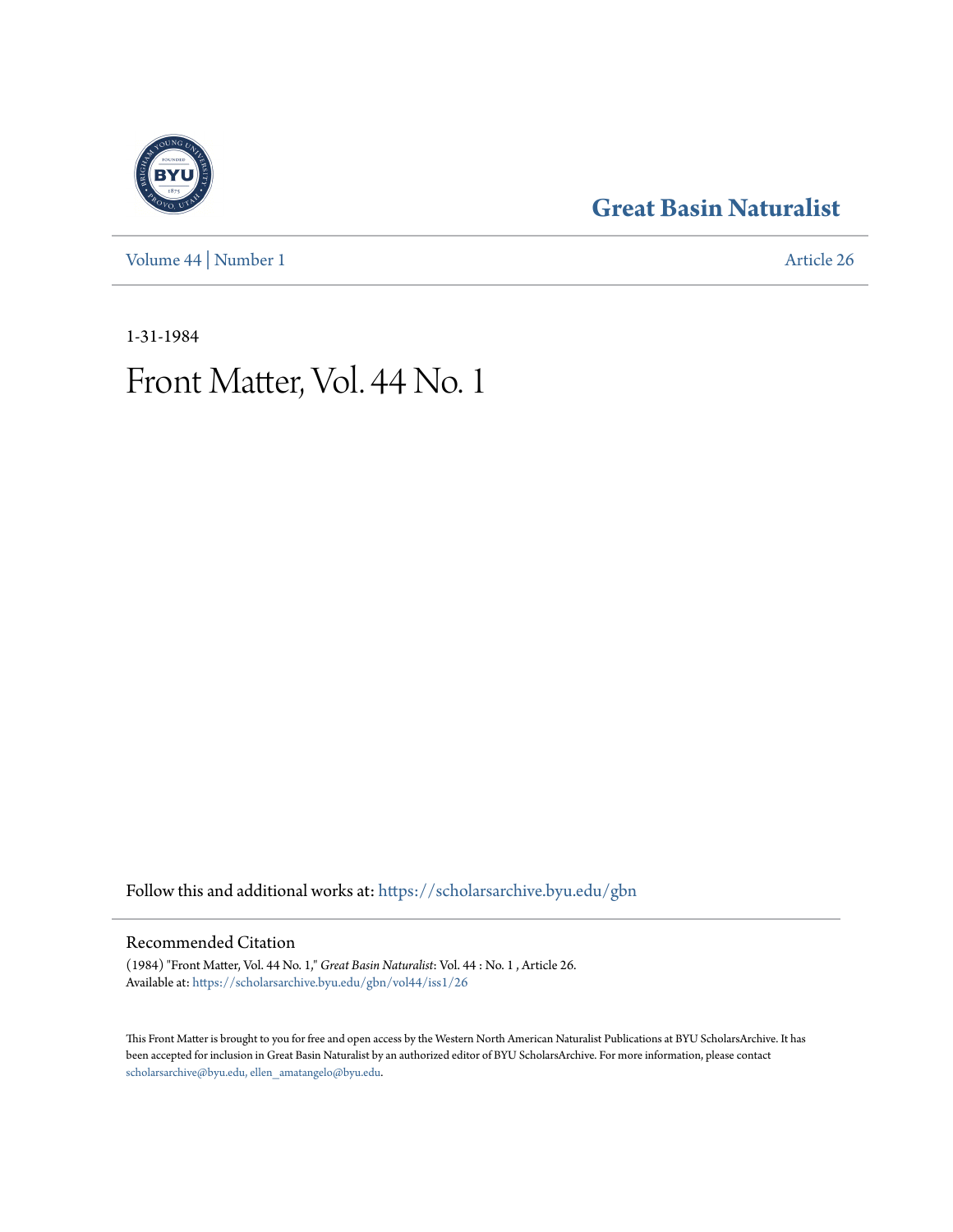# **HE GREAT BASIN NATURALIST**

unie 44 No. 1

**January 31, 1984** 

**Brigham Young University** 

1 + 6 long